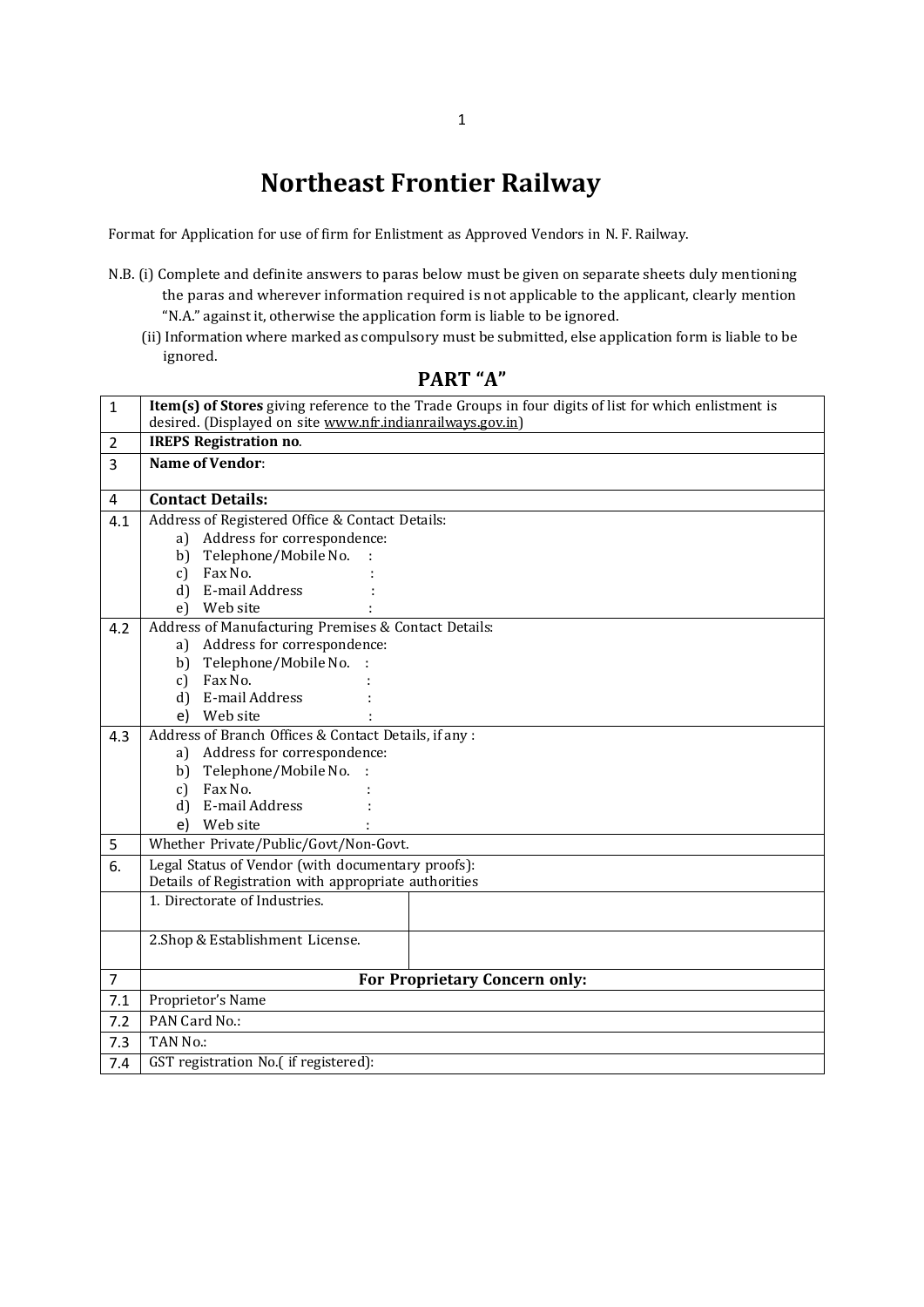| 7.5 | Details of other undertaking<br>(s) owned / Controlled by the<br>proprietor or where the<br>proprietor has financial<br>interest.                                                                                                                                                                                                         | Name of the<br>undertaking (s): | Partners<br>/Proprietor/<br>Director: | $\frac{0}{0}$<br>Share                    |
|-----|-------------------------------------------------------------------------------------------------------------------------------------------------------------------------------------------------------------------------------------------------------------------------------------------------------------------------------------------|---------------------------------|---------------------------------------|-------------------------------------------|
| 8   |                                                                                                                                                                                                                                                                                                                                           | For Partnership Concern only:   |                                       |                                           |
| 8.1 | Partner (s) Name:<br>1]<br>2]<br>3]<br>4]<br>5]                                                                                                                                                                                                                                                                                           | Address                         | % Shares                              |                                           |
| 8.2 | Connection with other undertaking (s) if any, e.g. partners are common or have shares (%) in any<br>other undertaking (s) furnish name of Firm/s/Factory (s) with Address (s) & their registration no. (s)<br>with the concerned Railways of the various groups of stores. Details to be submitted on separate<br>sheet.                  |                                 |                                       |                                           |
| 8.3 | Copy of partnership deed along with form 'A' issued by Partnership Registrar and Copy of Power of<br>Attorney (duly registered) in favour of an individual/individuals to sign documents and create<br>liability against the firm & power to refer cases for arbitration, dully attested by notary public.                                |                                 |                                       |                                           |
| 8.4 | In any other case. The name $(s)$ and address $(s)$ of the proprietor and /or the partners and the nature<br>and extent of information regarding their interest in the joint business (in the case of joint Hindu<br>family firm) give details of all persons who have any interest in the business. Submit details on<br>separate sheet. |                                 |                                       |                                           |
| 9   | For Private Limited/Public Limited Concerns only                                                                                                                                                                                                                                                                                          |                                 |                                       |                                           |
| 9.1 | Company Registered under Companies Act 2013/Companies Act 1956. Submit copy of Registration<br>Certificate.                                                                                                                                                                                                                               |                                 |                                       |                                           |
| 9.2 | Copies of MOA (Memorandum of Association )/ AOA (Articles of Association) of the company                                                                                                                                                                                                                                                  |                                 |                                       |                                           |
| 9.3 | Copy of Authorization/Power of Attorney issued by the Company (backed by the resolution of Board<br>of Directors) in favour of the individual to sing on behalf of the company and create liability against<br>the company.                                                                                                               |                                 |                                       |                                           |
| 9.4 | Managing Director / Whole time<br>Director / Manager                                                                                                                                                                                                                                                                                      | Name                            | Address                               | DIN(Director<br>Identification<br>Number) |
| 9.5 | <b>Board of Directors</b>                                                                                                                                                                                                                                                                                                                 | Name                            | Address                               | DIN(Director<br>Identification<br>Number) |
| 9.6 | Is it a subsidiary of Indian<br>company/foreign company,<br>submit particulars of the<br>parent/holding company.                                                                                                                                                                                                                          | Name                            | Address                               | Particulars                               |
| 9.7 | Other companies, if any, in<br>India which are subsidiaries of<br>the applicant company:                                                                                                                                                                                                                                                  | Name                            | Address                               | Particulars                               |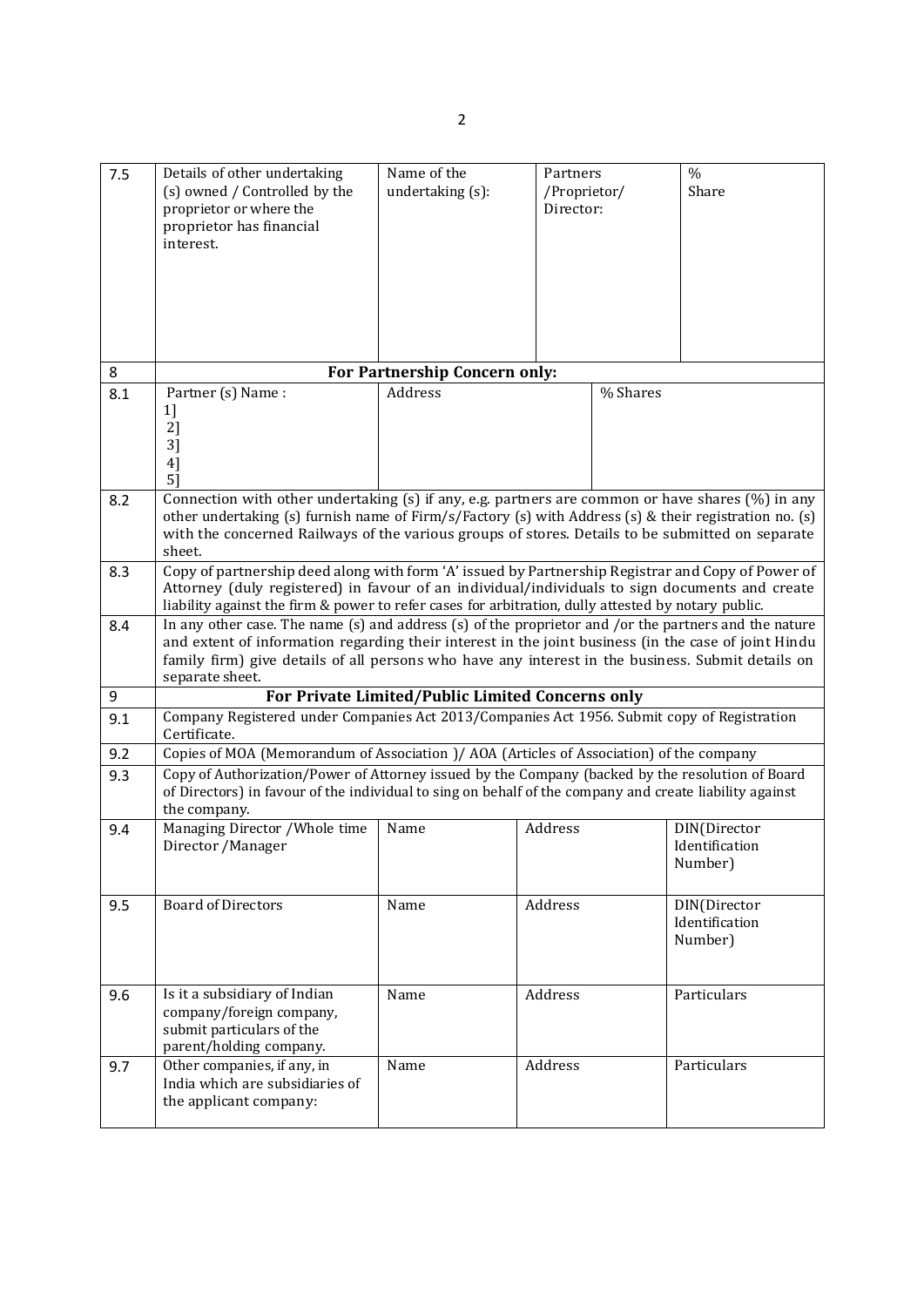| 9.8   | In which other undertakings (Company /Partnership                                                                                                                            | Name                                                                                                  | Address       |  |
|-------|------------------------------------------------------------------------------------------------------------------------------------------------------------------------------|-------------------------------------------------------------------------------------------------------|---------------|--|
|       | /LLP / Proprietary, etc) the Directors have financial                                                                                                                        |                                                                                                       |               |  |
|       | interest or are represented on the Board (s) of these                                                                                                                        |                                                                                                       |               |  |
|       | other companies.                                                                                                                                                             |                                                                                                       |               |  |
| 9.9   | Stores manufactured/handled with details of specification to which these are manufactured/stocked<br>by you as well as by your subsidiaries/Sister concerns mentioned above. |                                                                                                       |               |  |
| 9.10  | Subscribed Capital. (Submit details on separate sheet)                                                                                                                       |                                                                                                       |               |  |
| 10    | For L.L.P (Limited Liability Partnership) Concern only :                                                                                                                     |                                                                                                       |               |  |
| 10.1  | Address<br>% Share<br>Partner (s) Name                                                                                                                                       |                                                                                                       |               |  |
|       | 1)                                                                                                                                                                           |                                                                                                       |               |  |
|       | 2)                                                                                                                                                                           |                                                                                                       |               |  |
|       | 3)                                                                                                                                                                           |                                                                                                       |               |  |
|       | 4)<br>5)                                                                                                                                                                     |                                                                                                       |               |  |
| 10.2  | Submit a copy of LLP Agreement.                                                                                                                                              |                                                                                                       |               |  |
| 10.3  | Submit a copy of Certificate of Incorporation                                                                                                                                |                                                                                                       |               |  |
| 10.4  | Submit copy of Power of Attorney/Authorization issued by the LLP in favour of the individual to sign                                                                         |                                                                                                       |               |  |
|       | on behalf of the LLP and create liability against the LLP.                                                                                                                   |                                                                                                       |               |  |
| 10.5  | Connection between the undertaking and other(s), If any, e.g. partners are common of have share                                                                              |                                                                                                       |               |  |
|       | (percentage) in any other undertakings with name(s) and address.                                                                                                             |                                                                                                       |               |  |
| 10.6  |                                                                                                                                                                              | If it is a subsidiary of Indian company/foreign company, write with particulars of the parent/holding |               |  |
|       | company.                                                                                                                                                                     |                                                                                                       |               |  |
| 10.7  | Other undertakings, if any, in India which are subsidiaries of the parent company - name and full<br>particulars.                                                            |                                                                                                       |               |  |
| 10.8  | In which other undertakings the partners have financial interest or are represented on the Board(s)                                                                          |                                                                                                       |               |  |
|       | of these other companies with name and address.                                                                                                                              |                                                                                                       |               |  |
| 10.9  | Stores manufactured/handled with details of specification to which these are manufactured/stocked                                                                            |                                                                                                       |               |  |
|       | by you as well as by your subsidiaries/sister concerns mentioned above.                                                                                                      |                                                                                                       |               |  |
| 11    | Status of ownership of premises used.                                                                                                                                        |                                                                                                       |               |  |
| 12    | Documentary evidence along with electricity registration/ current bill must be submitted.<br>For Manufacturing Unit only:                                                    |                                                                                                       |               |  |
| 12.1  | Address of Manufacturing Works/Factory/Factories owned by you.                                                                                                               |                                                                                                       |               |  |
| 12.2  | Stores manufactured / handled with details of Specification/s to which these are manufactured/                                                                               |                                                                                                       |               |  |
|       | stocked by you as well as your subsidiaries mentioned above. Details to be submitted on separate                                                                             |                                                                                                       |               |  |
|       | sheet.                                                                                                                                                                       |                                                                                                       |               |  |
| 12.3  | Brief description of the factory (i.e. area covered accommodation departments into which it is                                                                               |                                                                                                       |               |  |
|       | divided, laboratory etc.). Submit sketch.                                                                                                                                    |                                                                                                       |               |  |
| 12.4  | Whether the firm comes under the scope of industries (development & regulations) registration of                                                                             |                                                                                                       |               |  |
|       | license held under Act. Submit copy of registration certificate.<br>Is your Factory registered under the Indian Factories Act, 1948 (if yes, submit the copy of              |                                                                                                       |               |  |
| 12.5  | registration certificate.)                                                                                                                                                   |                                                                                                       |               |  |
| 12.6  | Details of arrangements for quality control of products such as Laboratory etc. Submit test certificate.                                                                     |                                                                                                       |               |  |
| 12.7  | Details of plant & machinery erected and functioning in each department [Monographs & descriptive                                                                            |                                                                                                       |               |  |
|       | (Pamphlets) should be supplied if available]. Submit an affidavit on Rs.100/- stamp paper duly                                                                               |                                                                                                       |               |  |
|       | signed by notary/first class executive magistrate for plant and machinery. List of machinery and their                                                                       |                                                                                                       |               |  |
|       | value should be incorporated therein.                                                                                                                                        |                                                                                                       |               |  |
| 12.8  | Whether the process of manufacture in the factory is                                                                                                                         | With Power                                                                                            | Without Power |  |
|       | carried out with the aid of power or without it.                                                                                                                             |                                                                                                       |               |  |
| 12.9  | Details of stores or class or stores which the Factory, as equipped is capable of production                                                                                 |                                                                                                       |               |  |
|       | (Specifying each item separately on separate sheet.)                                                                                                                         |                                                                                                       |               |  |
| 12.10 | Whether stores were tested to any standard Specification, if so, copies of test certificate should be                                                                        |                                                                                                       |               |  |
|       | submitted.                                                                                                                                                                   |                                                                                                       |               |  |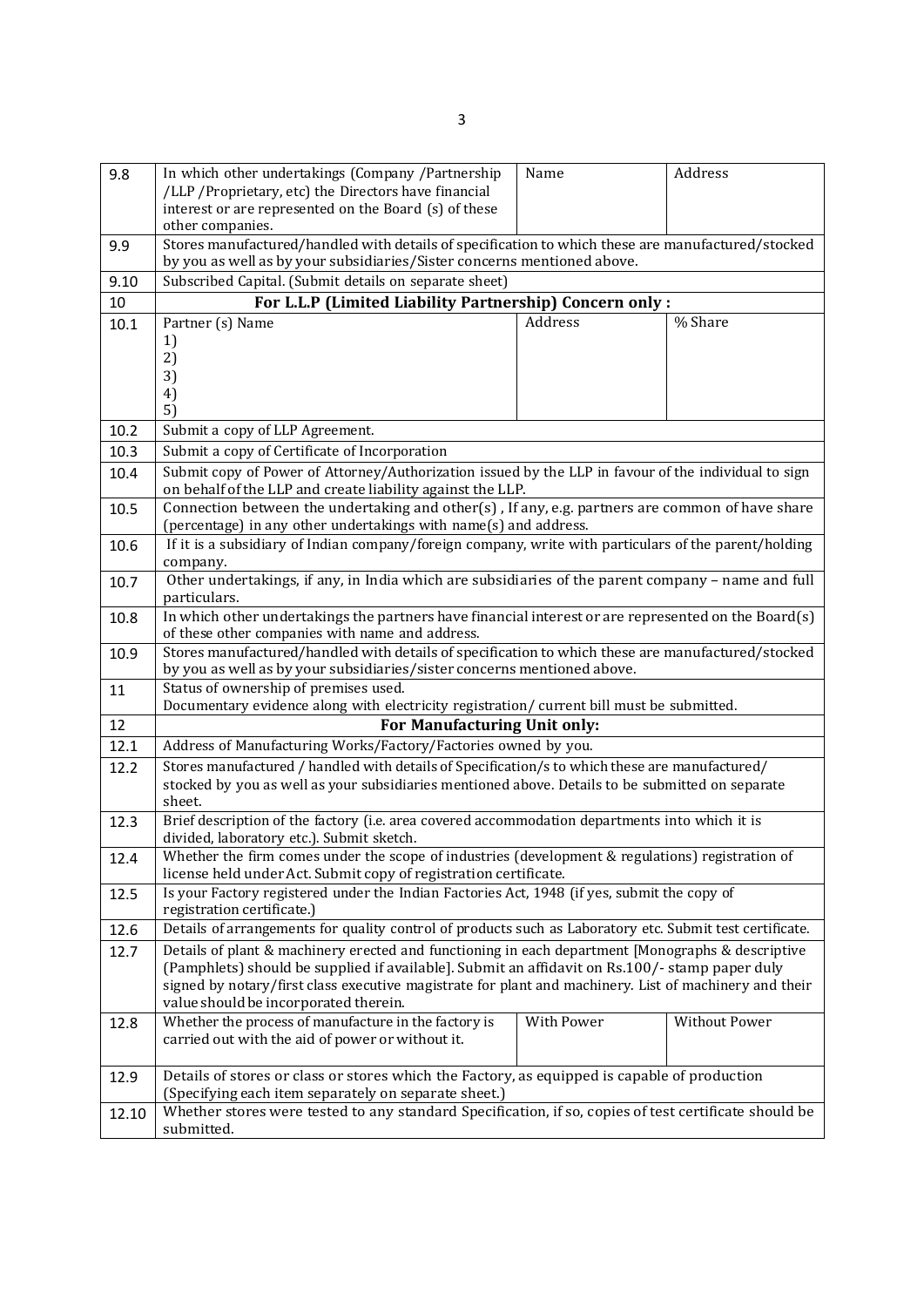| 12.11      | In case you do not own the factory, but utilize the factory of some other firm for the manufacture/<br>fabrication of the stores for which you apply for Registration on lease or other basis, you should<br>furnish a valid legal agreement that a factory has been put at your disposal for the manufacture<br>function of the stores. |  |
|------------|------------------------------------------------------------------------------------------------------------------------------------------------------------------------------------------------------------------------------------------------------------------------------------------------------------------------------------------|--|
| 12.12      | Recognized cottage industries and small scale industries units should submit a valid certificate from<br>the Regional Director of the unit in support of their statement.                                                                                                                                                                |  |
| 12.13      | If you are registered with national small scale industrial corporation. A Photo copy of valid<br>registration certificate notarized should be submitted.                                                                                                                                                                                 |  |
| 12.14      | Are you on the approved list of Director General of Supplies and Disposals. If so, give details of items                                                                                                                                                                                                                                 |  |
|            | for which your firm is registered. (Copy of valid registration to be submitted)                                                                                                                                                                                                                                                          |  |
| 13         | For Authorized/Accredited Agents only:                                                                                                                                                                                                                                                                                                   |  |
| 13.1       | Name and Address of the manufacturer/s. Please submit valid documentary evidence from the<br>manufacturer/s authorizing your firm to stock and deal in their products. Submit affidavit on<br>Rs.100/- stamp paper for stock and value of stock duly signed by notary/first class executive<br>magistrate.                               |  |
| 13.2       | Articles for which you have agency/ies. Submit details on separate sheet.                                                                                                                                                                                                                                                                |  |
| 14         | <b>For Stockiest only</b>                                                                                                                                                                                                                                                                                                                |  |
| 14.1       | Items stocked please submit documentary evidence from the manufacturer/s authorizing your firm<br>to stock and deal in their products. Submit affidavit on Rs.100/- stamp paper duly signed by<br>notary/first class executive magistrate for stock and value of stock recorded therein.                                                 |  |
| 14.2       | Address of your shop/godown /s where your<br>Address:<br>stocks can be inspected. Submit rent receipt<br>or ownership document for godown.                                                                                                                                                                                               |  |
| 14.3       | Class of articles imported by you (YES/NO). If yes submit details on separate sheet.                                                                                                                                                                                                                                                     |  |
| 15         | <b>Financial Status:</b>                                                                                                                                                                                                                                                                                                                 |  |
| 15.1       | Submit Audited Balance Sheet, Turnover in last three completed financial years.                                                                                                                                                                                                                                                          |  |
| 15.2       | Profit & loss statement for last three completed financial years.                                                                                                                                                                                                                                                                        |  |
| 15.3       | Banker's current Solvency Certificate/report.                                                                                                                                                                                                                                                                                            |  |
| 15.4       | Chartered Accountants current Certificate on financial status of vendor and for value limit of<br>registration.                                                                                                                                                                                                                          |  |
| 16         | <b>Technical Competence:</b>                                                                                                                                                                                                                                                                                                             |  |
| 16.1       | Details of Installed Machinery and Plant: its capacity and capability.                                                                                                                                                                                                                                                                   |  |
| 16.2       | Testing facilities, its certification and calibration.                                                                                                                                                                                                                                                                                   |  |
| 16.3       | Technical Manpower (qualification and experience).                                                                                                                                                                                                                                                                                       |  |
| 16.4       | Administrative setup.                                                                                                                                                                                                                                                                                                                    |  |
| 16.5       | Production in last completed financial year and current year.<br>Performance during last three years (railways, other government departments/PSUs).                                                                                                                                                                                      |  |
| 16.6<br>17 |                                                                                                                                                                                                                                                                                                                                          |  |
| 17.1       | <b>Quality control:</b><br>Quality control processes in place, including quality control of incoming raw material, manufacturing                                                                                                                                                                                                         |  |
|            | control process, record keeping of quality control:                                                                                                                                                                                                                                                                                      |  |
| 17.2       | Quality certification, if any, e.g. ISO, any field specific certification etc.                                                                                                                                                                                                                                                           |  |
| 18         | In case the vendor is an MSE, whether it is an MSE owned by SC/ST or women or otherwise.<br>Documents thereof                                                                                                                                                                                                                            |  |
| 19         | Approval from any authorized agency, e.g. RDSO/CORE/PU etc.                                                                                                                                                                                                                                                                              |  |
| 20         | Declaration to compliance with laws: Pollution laws, Employment laws, Electricity laws, Water laws,<br>Labour laws, Intellectual Property laws, etc.                                                                                                                                                                                     |  |
|            | <b>Pollution Laws</b><br>a)                                                                                                                                                                                                                                                                                                              |  |
|            | Employment Laws<br>b)<br><b>Electricity Laws</b><br>c)                                                                                                                                                                                                                                                                                   |  |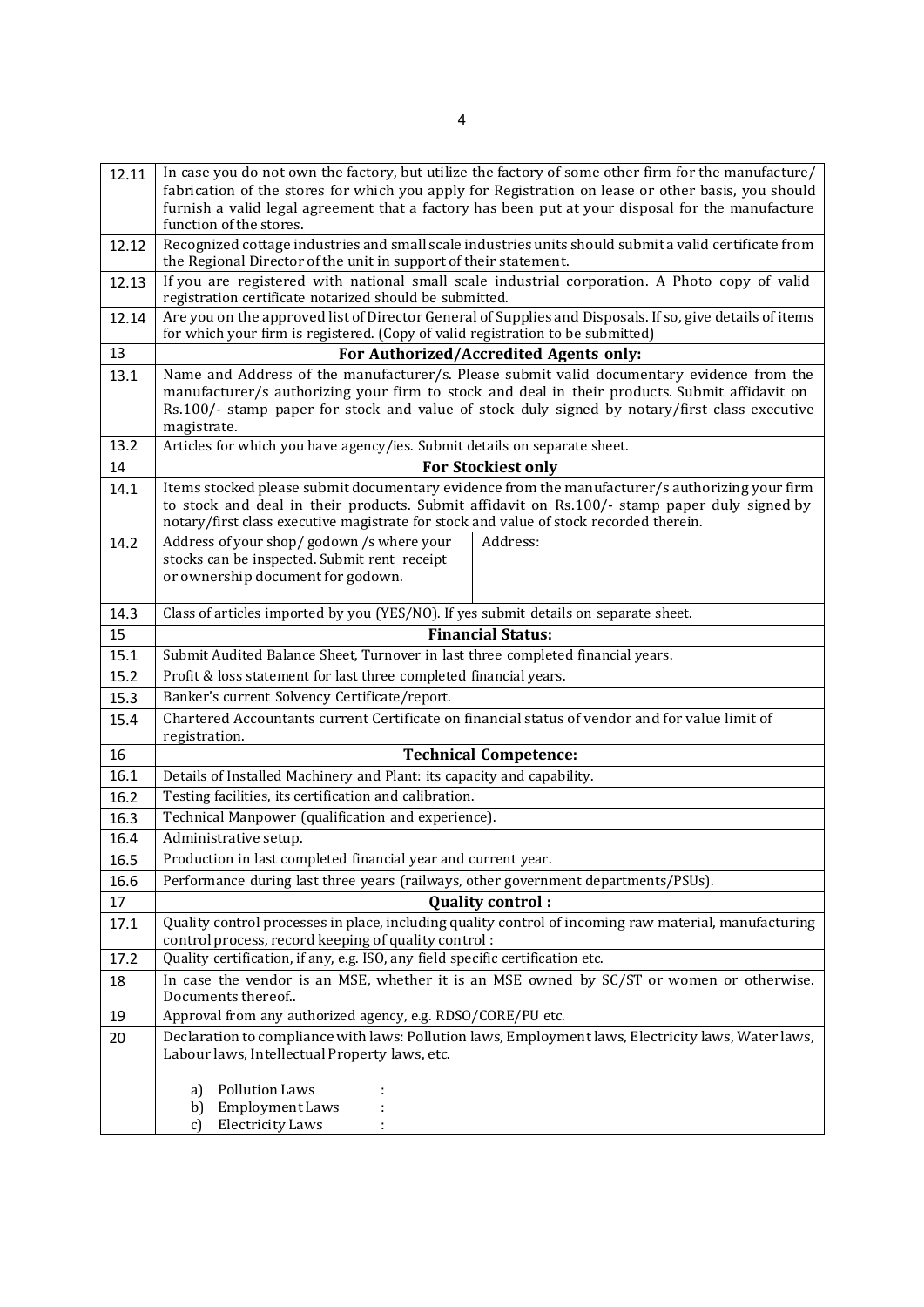|                                    | Water Laws<br>d)<br>Labour Laws<br>e)                                                                                                                                                                                                                                                                                                                                                                                               |                           |             |             |
|------------------------------------|-------------------------------------------------------------------------------------------------------------------------------------------------------------------------------------------------------------------------------------------------------------------------------------------------------------------------------------------------------------------------------------------------------------------------------------|---------------------------|-------------|-------------|
|                                    | Intellectual Property Laws:<br>f)                                                                                                                                                                                                                                                                                                                                                                                                   |                           |             |             |
| 21                                 | Whether the vendor has been banned/suspended from business dealings in past five years (five<br>years prior to the date of filing the application) by any government department/unit.                                                                                                                                                                                                                                               |                           |             |             |
| 22                                 | Whether the vendor has been convicted of any criminal or civil offence in five years prior to the date<br>of filing application.                                                                                                                                                                                                                                                                                                    |                           |             |             |
| 23                                 | Whether the vendor is a judgment debtor in any case.                                                                                                                                                                                                                                                                                                                                                                                |                           |             |             |
| 24                                 | Whether there is any legal proceeding (criminal/civil) pending against the vendor in any court of<br>law.                                                                                                                                                                                                                                                                                                                           |                           |             |             |
| 25                                 | Whether there is any recovery pending against the vendor on any Railway/ unit.                                                                                                                                                                                                                                                                                                                                                      |                           |             |             |
|                                    | <b>NOTE:</b> To be submitted by all the applicants.                                                                                                                                                                                                                                                                                                                                                                                 | <b>PART</b> "B"           |             |             |
| 26                                 |                                                                                                                                                                                                                                                                                                                                                                                                                                     | <b>Income Tax details</b> |             |             |
| 26.1                               | Do you pay Income Tax if so, Copies of last three years Income Tax Return to be furnished.                                                                                                                                                                                                                                                                                                                                          |                           |             |             |
| 26.2                               |                                                                                                                                                                                                                                                                                                                                                                                                                                     |                           |             |             |
|                                    | The Income Tax circle / ward / district in which the concern and each of its proprietor/partners is<br>/are assessed to Income Tax and the G.I.R No. of each. Copy of PAN card (s) to be submitted.                                                                                                                                                                                                                                 |                           |             |             |
| 27                                 | Submit State Sales Tax and Central Sales Tax Registration certificate.                                                                                                                                                                                                                                                                                                                                                              |                           |             |             |
| 28                                 | Who are your bankers?<br>Give complete address of<br>Address:<br>$A/c$ No<br><b>Bankers</b>                                                                                                                                                                                                                                                                                                                                         | Name of the bank:         |             |             |
| 29                                 | Digital signature certificate should be submitted in Class IIIB format in the name of your firm.<br>Register in IREPS & submit it's copy.                                                                                                                                                                                                                                                                                           |                           |             |             |
| 30                                 | State particulars with value (Approximate) and date of any contract (considerable magnitude<br>executed in the past 24 months by your firm for the Industries and supplies Dept. Railway or local<br>body (Details may be furnished in separate sheets.)                                                                                                                                                                            |                           |             |             |
| 31                                 | Annual report balance sheet and profit & loss statements- one copy each of the following should be<br>furnished-<br>a) Last Annual Report.<br>b) Profit & Loss Account and Balance Sheet for and at the end of the last three years duly certified by<br>Chartered Accountant.<br>c) A Statement showing the result of operation and financial position of the firm during the preceding<br>three years in the proforma given below |                           |             |             |
| 32                                 |                                                                                                                                                                                                                                                                                                                                                                                                                                     | <b>SALES</b>              |             |             |
| Sr.<br>No                          | Description                                                                                                                                                                                                                                                                                                                                                                                                                         | Year ending               | Year ending | Year ending |
|                                    | Sales                                                                                                                                                                                                                                                                                                                                                                                                                               |                           |             |             |
| $\sf II$                           | Gross Profit                                                                                                                                                                                                                                                                                                                                                                                                                        |                           |             |             |
| $\ensuremath{\mathsf{III}}\xspace$ | Depreciation                                                                                                                                                                                                                                                                                                                                                                                                                        |                           |             |             |
| IV                                 | Pre-tax profit                                                                                                                                                                                                                                                                                                                                                                                                                      |                           |             |             |
| V                                  | Taxation                                                                                                                                                                                                                                                                                                                                                                                                                            |                           |             |             |
| VI                                 | Net profit Tax                                                                                                                                                                                                                                                                                                                                                                                                                      |                           |             |             |
| VII                                | Percentage of Net profit on<br>sales                                                                                                                                                                                                                                                                                                                                                                                                |                           |             |             |
| VIII                               | Dividend declared                                                                                                                                                                                                                                                                                                                                                                                                                   |                           |             |             |
| IX                                 | Net Block                                                                                                                                                                                                                                                                                                                                                                                                                           |                           |             |             |
|                                    |                                                                                                                                                                                                                                                                                                                                                                                                                                     |                           |             |             |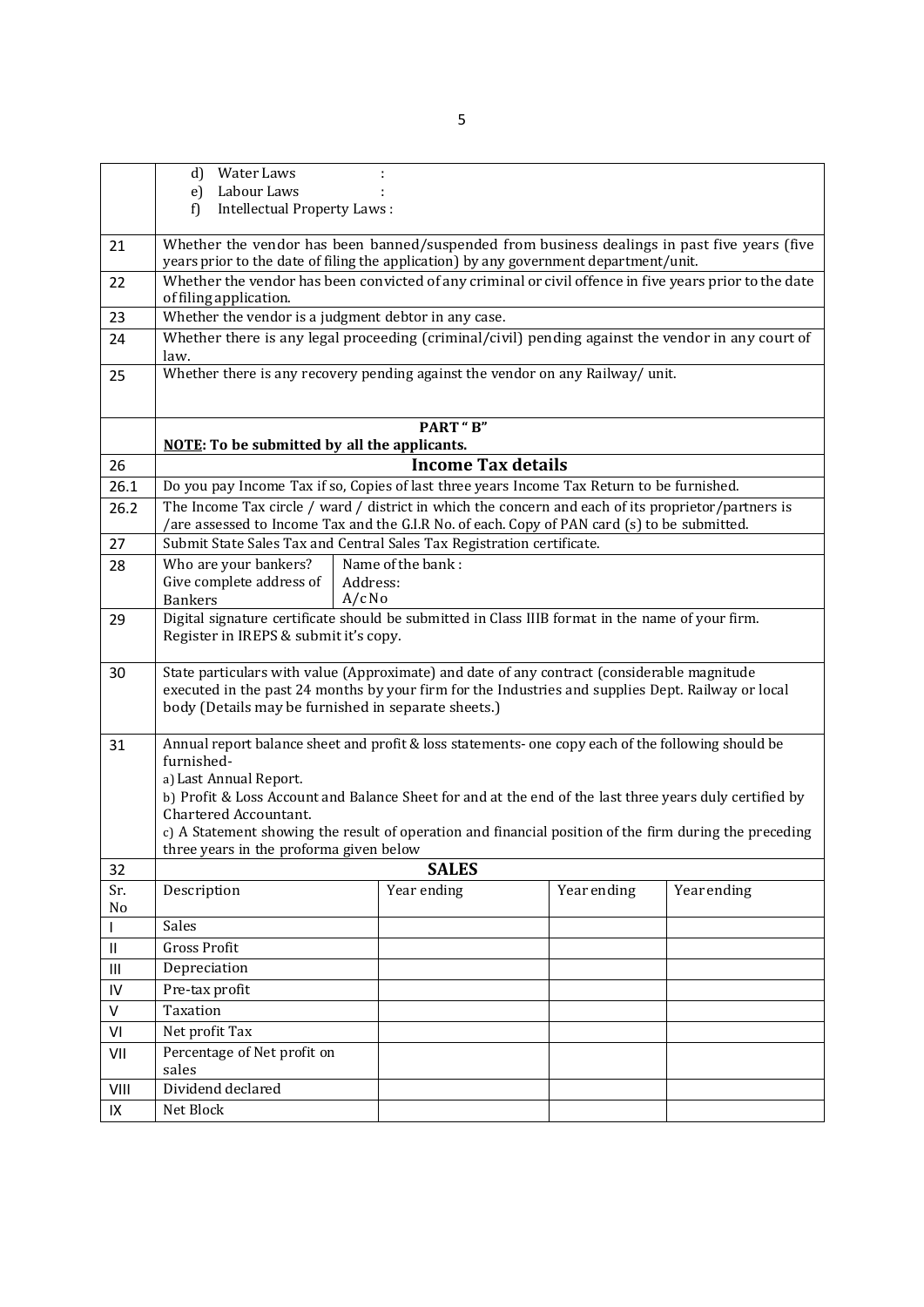X Capital employed XI Reserves XII Percentage of profit on capital employed XIII Authorized capital XIV Paid up capital XV Debentures XVI Debit balance Profit & Loos A/c XVII Closing stock 33 Attach a declaration as per proforma below: DECLARATION i) I/We ……………… ………………………………………. shall abide by all the applicable laws, including laws relating intellectual property rights. I/We....................................................................absolve Railways of any damages penalty/liability in case of my failure to comply with all legal requirements. ii) I/We ……………… ………………………………………. shall not be part of cartel neither shall misuse my dominant position shall not participate in any action having adverse Impact on competition in procurement of any goods or services by Indian Railways. iii) Any change in legal status or information provided at the time of submission of request for registration, shall be intimated at the earliest possible time. iv) Person authorized to sign the documents had been duly authorized by competent authority. I absolve Railway from any loss in case of misrepresentation. In case of any fraud by the company, shall be individually responsible. v) I/We ……………… ………………………………………. agree that in case of any default in performance of contract with any of the Railway units, our name shall be removed from the list of registered vendors for any or all trade groups. Such removal shall neither limit nor be limited by the damages Railways may claim for default and /or non-fulfillment of the contract. vi) I/We....................................................................understand that as a registered vendor shall be eligible for certain benefits in public procurement system of Indian Railways. I/We further understand that extension of such benefits is at sole discretion of the purchasing authority and status of being a registered vendor does not provide me/us with any right, whatsoever, to claim any benefits over unregistered vendors. vii) If any of the information provided by me/usis found to be untrue or misleading my application shall be rejected besides other legal action against me. viii) I/We...................................................................do here by declare that the information furnished in this application form are true to the best of my/our knowledge and also that I/We shall be bound by the acts of my/our duly constituted attorney. xi) Mr./ Mrs./ Ms........................................................................ who has signed the application and of any other person who in future may be appointed by me/us in his/her instead to carry the business of the concern whether an intimation of such change is given to the railway or not shall be bound by the acts of my/our duly constituted attorney. x) I/We do hereby confirm that I / We have read the conditions Governing Railway Contracts as amended from time to time would abide by this conditions in all respects. (Signature of Proprietor/Partner/s/Manager/s, etc) Place: Dated:

6